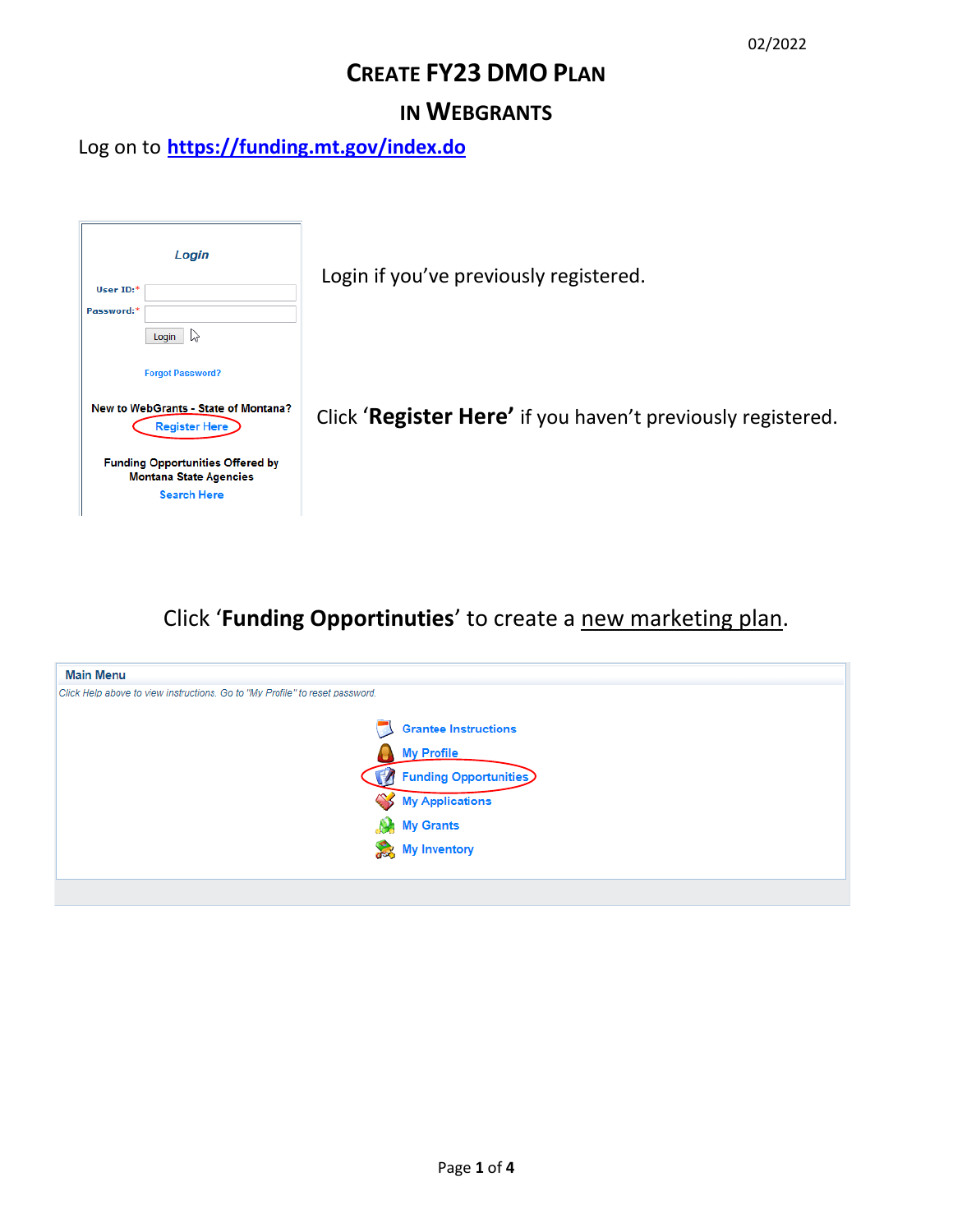## Click '**FY23 DMO Plan'** in the Opportunity Title column

### Funding Opportunities

#### **Current Funding Opportunities**

| date.  | All currently posted opportunities appear below. The Application Deadline indicates the due date for the application submission. You will be unable to submit your application after this<br>Click on the title to open the Funding Opportunity summary.<br>Click on the column headers to sort list of Opportunities. |                                                         |                                                                                                              |                                                     |  |  |
|--------|------------------------------------------------------------------------------------------------------------------------------------------------------------------------------------------------------------------------------------------------------------------------------------------------------------------------|---------------------------------------------------------|--------------------------------------------------------------------------------------------------------------|-----------------------------------------------------|--|--|
| ID     | Agency                                                                                                                                                                                                                                                                                                                 | Program                                                 | <b>Opportunity Title</b>                                                                                     | <b>Application Deadline</b>                         |  |  |
|        | 115110 Department of Agriculture                                                                                                                                                                                                                                                                                       | <b>AGR FRSAN</b>                                        | <b>AGR</b> - Farmer and Ranch Stress Assistance Network Mini-Grant<br>Program                                | 08/15/2022                                          |  |  |
| 114143 | Department of Labor and<br>Industry                                                                                                                                                                                                                                                                                    | <b>DLI IWT Incumbent Worker Training</b>                | <b>DLI Incumbent Worker Training SFY22</b>                                                                   | 06/10/2022                                          |  |  |
|        | 117459 Department of Commerce                                                                                                                                                                                                                                                                                          | DOC MOTBD BSTF Job Creation                             | DOC - Big Sky Economic Development Trust Fund (BSTF) - Job<br><b>Creation Projects - FY 22-04</b>            | 03/16/2022                                          |  |  |
|        | 114625 Department of Commerce                                                                                                                                                                                                                                                                                          | DOC MOTBD SBIR/STTR Matching<br><b>Funds Program</b>    | DOC - Montana SBIR/STTR Matching Funds Program - FY22 -<br>Stage 1                                           | 04/29/2022                                          |  |  |
|        | 114626 Department of Commerce                                                                                                                                                                                                                                                                                          | DOC MOTRD SBIR/STTR Matching                            | DOC Montana SPIR/STTR Matching Funds Program - FY22 -                                                        | 04/29/2022                                          |  |  |
|        | 118486 Department of Commerce                                                                                                                                                                                                                                                                                          | <b>Funds Program</b><br><b>DOC Office of Tourism</b>    | Stage 2<br><b>FY23 DMO Plan</b>                                                                              | 05/04/2022                                          |  |  |
|        | Department of Fish, Wildlife                                                                                                                                                                                                                                                                                           | <b>EWP Montana Trail Stewardship Grant</b>              |                                                                                                              |                                                     |  |  |
| 116190 | and Parks                                                                                                                                                                                                                                                                                                              | Program                                                 | FWP Montana Trail Stewardship Grant Program: 2022 Cycle                                                      | 02/15/2022                                          |  |  |
| 116472 | Department of Fish, Wildlife<br>and Parks                                                                                                                                                                                                                                                                              | <b>FWP MT WILD</b>                                      | MT Wild School Transportation Grant 2021-2022 School Year                                                    | <b>Final Application Deadline not</b><br>Applicable |  |  |
| 117351 | Department of Fish, Wildlife<br>and Parks                                                                                                                                                                                                                                                                              | <b>FWP OHV Program</b>                                  | FWP Off-Highway Vehicle Grant Program: 2022<br>(Original Program for Federal and Non-Federal Entities)       | 03/31/2022                                          |  |  |
| 117352 | Department of Fish, Wildlife<br>and Parks                                                                                                                                                                                                                                                                              | <b>FWP OHV Program</b>                                  | FWP Summer Motorized (OHV) Trail Pass Program 2022                                                           | 03/31/2022                                          |  |  |
| 117900 | Department of Fish, Wildlife<br>and Parks                                                                                                                                                                                                                                                                              |                                                         | FWP RTP Recreational Trails Program FWP Recreational Trails Program Grant Cycle 2022                         | 02/28/2022                                          |  |  |
| 116428 | Department of Fish, Wildlife<br>and Parks                                                                                                                                                                                                                                                                              | <b>FWP Shooting Range Grants</b>                        | Fish, Wildlife & Parks Shooting Range Grant FY 23                                                            | 02/07/2022                                          |  |  |
|        | 116362 Department of Transportation                                                                                                                                                                                                                                                                                    | <b>MDT</b> - High Visibility Enforcement Mini<br>Grants | <b>MDT-FFY22: High Visibility Enforcement-Mini Grants</b>                                                    | <b>Final Application Deadline not</b><br>Applicable |  |  |
|        | 117762 Department of Transportation                                                                                                                                                                                                                                                                                    | <b>MDT</b> - Highway Traffic Safety                     | MDT - FFY2023 State Highway Traffic Safety                                                                   | 03/01/2022                                          |  |  |
|        | 105789 Department of Transportation                                                                                                                                                                                                                                                                                    | <b>MDT</b> - Impaired Driving Mini Grants               | <b>MDT Impaired Driving Mini Grants: Non-Enforcement</b>                                                     | <b>Final Application Deadline not</b><br>Applicable |  |  |
|        |                                                                                                                                                                                                                                                                                                                        |                                                         | 108078 Department of Transportation MDT - Occupant Protection Mini-Grant MDT Occupant Protection Mini-Grants | <b>Final Application Deadline not</b><br>Applicable |  |  |

## Click '**Start a New Application**'. **DO NOT Copy Existing Application**

| <b>Opportunity Details</b>                                                         |                |    |                  | Copy Existing Application   Start a New Application |
|------------------------------------------------------------------------------------|----------------|----|------------------|-----------------------------------------------------|
| 118486-FY23 DMO Plan                                                               |                |    |                  |                                                     |
| <b>DOC Office of Tourism</b><br>Application Deadline: 05/04/2022 12:00 AM          |                |    |                  |                                                     |
| <b>Award Amount</b><br>Range:                                                      | Not Applicable |    | Program Officer: | <b>Barb Sanem</b>                                   |
| <b>Project Start Date:</b>                                                         | 07/01/2022     |    | Phone:           | 406-841-2769 x                                      |
| <b>Project End Date:</b>                                                           | 06/30/2023     |    | Email:           | bsanem@mt.gov                                       |
| Award<br>Announcement<br>Date:                                                     |                |    |                  |                                                     |
| Categorical Area(s) To be Addressed by<br>Program<br>This Opportunity is recurring |                | No |                  |                                                     |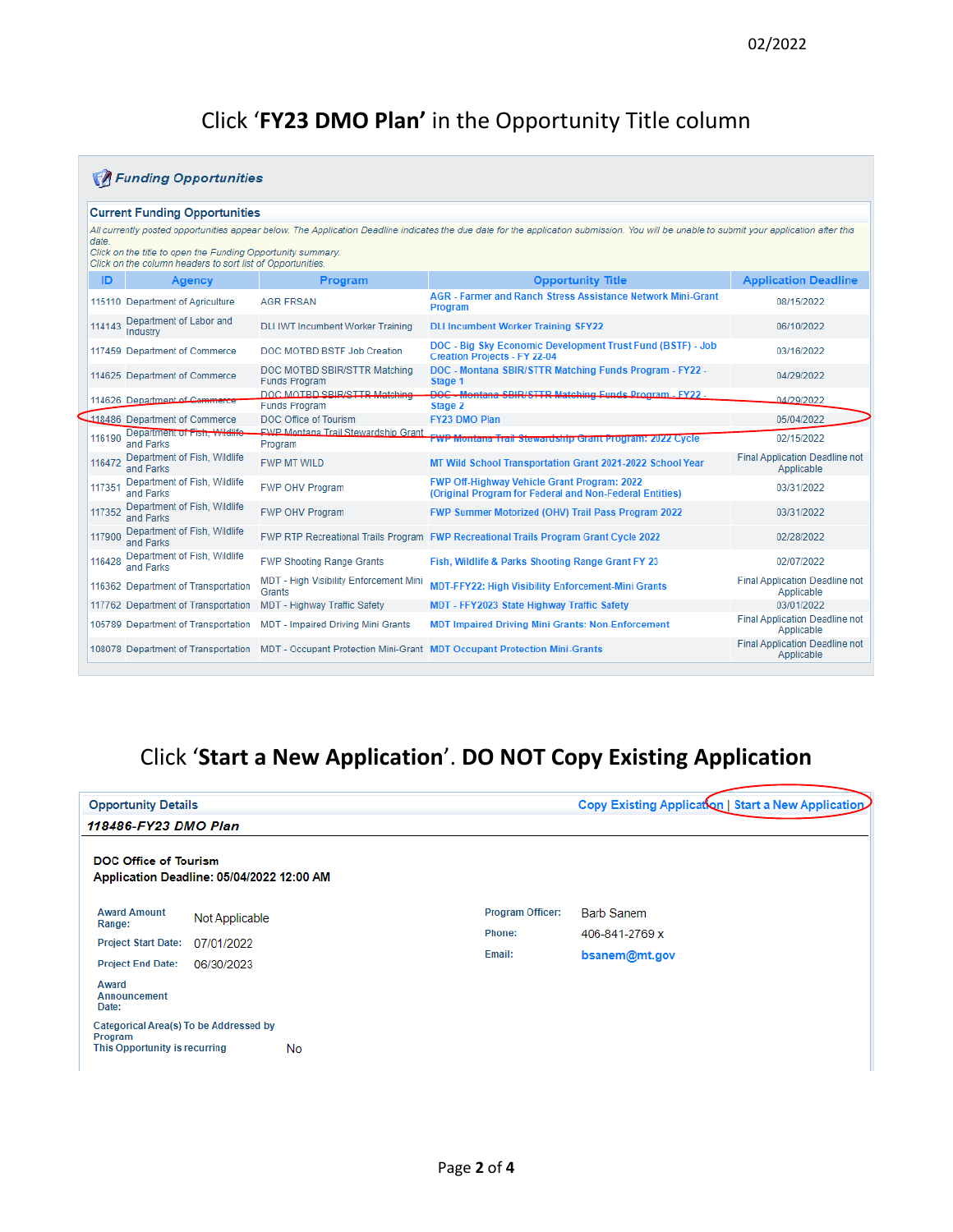### *A new Application MUST be started.*

Primary Contact\* is available in the drop-down menu

Project Title\* is *FY23 [org name] DMO Plan*. Insert the Region or CVB name in [org name] title example

Organization\* name is available in the drop-down menu

| Menu   A Help   C Log Out                                                                                                                                                                                                                                                                                                                                                                                                                                                                                | SBack   Print   Add   Solete   Edit |
|----------------------------------------------------------------------------------------------------------------------------------------------------------------------------------------------------------------------------------------------------------------------------------------------------------------------------------------------------------------------------------------------------------------------------------------------------------------------------------------------------------|-------------------------------------|
|                                                                                                                                                                                                                                                                                                                                                                                                                                                                                                          |                                     |
| <b>Instructions</b>                                                                                                                                                                                                                                                                                                                                                                                                                                                                                      |                                     |
| Fill out the form below and click "Save". Once completed and saved, click on the "Go to Application Forms" link to continue completing the rest of the application. Pick the appropriate<br>Primary, Additional and Authorized Officials, If additional contacts or authorized officials have not been registered in the system, submit a registration request on the main fundingmt.org<br>page. Once the registration has been approved, have the primary contact person add them to the organization. |                                     |
| Enter a BRIEF project title, you will have the opportunity to detail your project further in the application.                                                                                                                                                                                                                                                                                                                                                                                            |                                     |
| To save or edit this form, click "Save" or "Edit" in the upper right hand corner of the screen. Information entered into this form will be lost unless the "Save" icon is selected before<br>moving on to the next form. If you wish to move back a screen, select the "Back" icon. Do not click on the main browser's back arrow. Doing so could cause the data you entered to be<br>lost.                                                                                                              |                                     |
| <b>General Information</b>                                                                                                                                                                                                                                                                                                                                                                                                                                                                               |                                     |
| Primary Contact:* Barb Sanem<br>$\checkmark$                                                                                                                                                                                                                                                                                                                                                                                                                                                             |                                     |
| <b>Project Title:</b><br>FY23 [Org Name] DMO Plan<br>(limited to 250 characters)*                                                                                                                                                                                                                                                                                                                                                                                                                        |                                     |
| Organization:*                                                                                                                                                                                                                                                                                                                                                                                                                                                                                           |                                     |

### Click **'Save'**

| Application: 109604 - FY22 Region/CVB Marketing Plan |                                                                                                                                                                                                                                                                                                                                                                                          |  |  |
|------------------------------------------------------|------------------------------------------------------------------------------------------------------------------------------------------------------------------------------------------------------------------------------------------------------------------------------------------------------------------------------------------------------------------------------------------|--|--|
|                                                      | Program Area: DOC Office of Tourism                                                                                                                                                                                                                                                                                                                                                      |  |  |
|                                                      | Funding Opportunities: 108656 - FY22 Region/CVB Marketing Plan                                                                                                                                                                                                                                                                                                                           |  |  |
| Application Deadline: 05/04/2021                     |                                                                                                                                                                                                                                                                                                                                                                                          |  |  |
| Instructions                                         |                                                                                                                                                                                                                                                                                                                                                                                          |  |  |
|                                                      | Fill out the form below and click "Save". Once completed and saved, click on the "Go to Application Forms" link to continue completing the rest of the application. Pick the appropriate<br>Primary, Additional and Authorized Officials, If additional contacts or authorized officials have not been registered in the system, submit a registration request on the main fundingmt.org |  |  |
|                                                      | page. Once the registration has been approved, have the primary contact person add them to the organization.                                                                                                                                                                                                                                                                             |  |  |
|                                                      | Enter a BRIEF project title, you will have the opportunity to detail your project further in the application.                                                                                                                                                                                                                                                                            |  |  |
|                                                      | To save or edit this form, click "Save" or "Edit" in the upper right hand corner of the screen, Information entered into this form will be lost unless the "Save" icon is selected before<br>moving on to the next form. If you wish to move back a screen, select the "Back" icon. Do not click on the main browser's back arrow. Doing so could cause the data you entered to be       |  |  |
| <b>General Information</b>                           | <b>Go to Application Forms</b>                                                                                                                                                                                                                                                                                                                                                           |  |  |
| System ID: 109604                                    |                                                                                                                                                                                                                                                                                                                                                                                          |  |  |
|                                                      | Project Title: FY22 Region/CVB Marketing Plan                                                                                                                                                                                                                                                                                                                                            |  |  |
| Primary Contact: Barb Sanem                          |                                                                                                                                                                                                                                                                                                                                                                                          |  |  |
| lost.<br><b>Additional Contacts: Ava Green</b>       | Select any additional contacts within your organization that will also manage this grant                                                                                                                                                                                                                                                                                                 |  |  |

Click **'Go to Application Forms'**